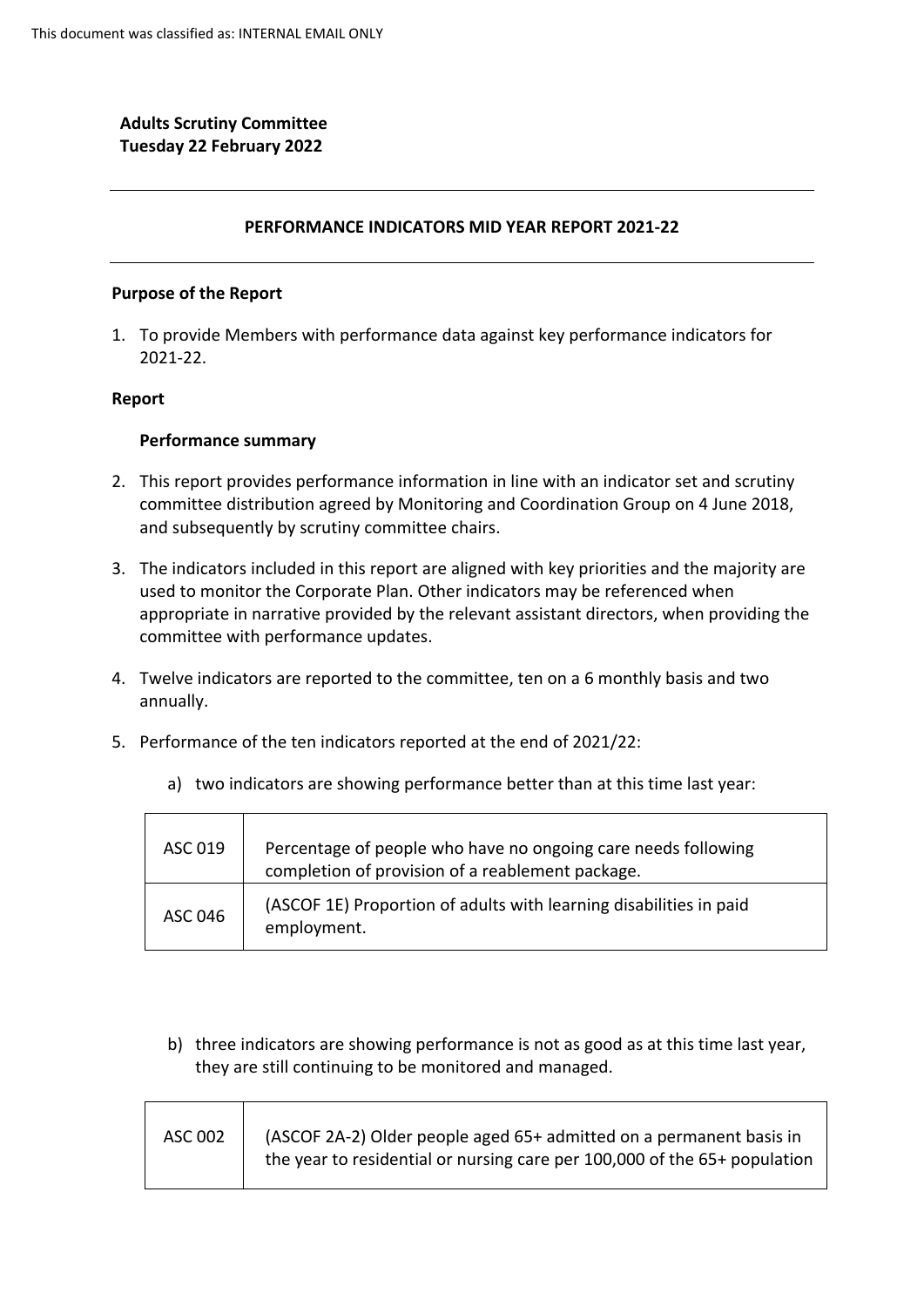| ASC 003 | (ASCOF 2A-1) Adults aged 18 - 64 admitted on a permanent basis in the<br>year to residential or nursing care homes, per 100,000 population |
|---------|--------------------------------------------------------------------------------------------------------------------------------------------|
| ASC 045 | (ASCOF 1G) Proportion of adults with a learning disability who live in<br>their own home or with their family                              |

c) two indicators performance are the same as this time last year.

| ASC 049 | (ASCOF 1C (1a)) Proportion of people using social care who receive self-<br>directed support |
|---------|----------------------------------------------------------------------------------------------|
| ASC 050 | (ASCOF 1C (1b)) Proportion of carers using social care who receive self-<br>directed support |

d) three indicators are not comparable, and are reviewed as a point in time.

| <b>ASC 208</b> | Number of Safeguarding concerns (initial enquiries) started - year to date               |
|----------------|------------------------------------------------------------------------------------------|
| <b>ASC 209</b> | Number of Safeguarding concerns (initial enquiries) started - per month                  |
| <b>ASC 211</b> | Number of strategy meetings undertaken i.e. concerns progressed to<br>strategy per month |

- 6. More information relating to some of the indicators referenced in this report can be found in **Appendix 1**.
- 7. The 2 indicators that are recorded annually are ASC054 (The proportion of people who use Adult Care services who find it easy to find information about services) and ASC055 (The proportion of people who are carers who find it easy to find information about services). Neither of these indicators are included as there were no annual surveys completed in 2021/22 due to the corona pandemic.
- 8. This Scrutiny Committee performance report is compiled by Sharon Raine. All queries regarding the format of this report should be addressed to Sharon.raine@darlington.gov.uk